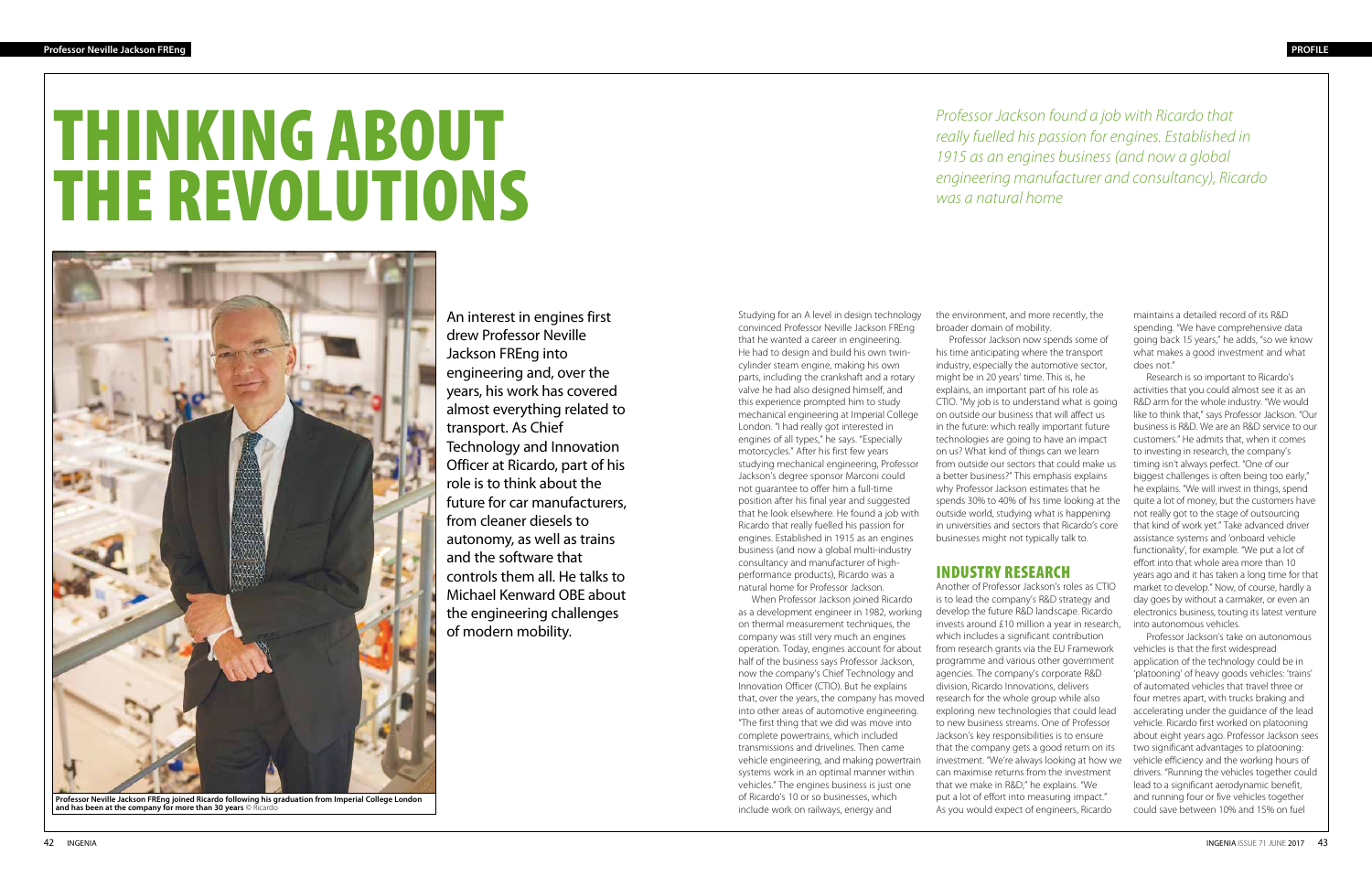when they brake they can still steer? Then, looking at the steering, did you really want to change lanes there?" Any 'by wire' control relies on safety critical software that has to be checked for coding errors.

#### KEY INFRASTRUCTURE

Thinking about how the electronics in a vehicle will change is another area where Professor Jackson's role extends beyond his work within Ricardo. He has led the development of a long-term technology 'roadmap' for the 'future electrical and electronic architectures' for vehicles for the UK Automotive Council. He has also been responsible for producing roadmaps on fuels and energy, heavy duty and commercial vehicles, the internal combustion engine and virtual product engineering, which have now become the key strategy documents for the UK Advanced Propulsion Centre – an organisation that was created by the auto industry, and jointly funded with the government, to support technology commercialisation. Professor Jackson draws on this work to support his take on the future of motoring. It may take some time for fully autonomous cars to be viable and certified safe and become accepted by motorists, but there are fewer obstacles to the take up of electric vehicles, especially as prices come down. "The costs of the battery for electric vehicles will probably cease to be a critical issue by 2030," he predicts. But that is not the challenge: he wonders how the electricity distribution infrastructure can be upgraded to recharge the ever-larger battery packs fitted to vehicles.

Professor Jackson sees the local power network as the real challenge: plug in every car parked on a suburban road and "the whole thing will fall apart. It will blow the substation." Average maximum power demand for UK dwellings is between 7 kW and 8 kW (kilowatts), with a peak hourly

own set of questions. "How do I speed up the computer-aided engineering process and do less testing? How can I learn from all of the data that I have on all of my past products – and all of its in-service characteristics – so that I can make better decisions in the design process? What can happen if I use machine learning and AI to optimise design?"

He urges all engineers to pay more attention to the opportunities of exploiting AI. His message is to not leave it to the financial and pharmaceutical industries to make all the running. "I have put a lot of time into that in the last couple of years, working out what it means for us as a business. Thinking seriously about what AI can do for engineering, especially product

load of around 2 kW with domestic electric heating and 1 kW without. This will be at least doubled with electric vehicle charging. "As batteries become bigger, it will take more than a day to recharge an 80 kWh battery by plugging into a 3 kW supply. Larger batteries will need 7 kW or 14 kW recharging facilities to be practical, but there is currently not the capacity to do it." Who is going to pay to bring that capacity to those urban streets? Professor Jackson asks. "Ricardo's energy environment group has extensively explored this whole issue of changing the way that the grid is operated to get as much use of existing capacities as possible."

This leads Professor Jackson on to thinking about how much we use our cars. As he says, "95% of the time, your vehicle is sitting on the road doing nothing. It is such a waste of resources and capital. If you could increase that usage from 5% to 30%, the cost per mile goes down dramatically in terms of capital cost. You can make the whole mobility system so much cheaper."

Professor Jackson doesn't talk so much about cars as about mobility. Another big area for him is 'smart cities', an area that he agrees is "a little bit hyped" but it does encourage wider thinking. "Mobility is not just about the vehicles; it is about the infrastructure, and the communications and energy systems required by the city. It is also the logistics. How do we move people and goods around efficiently and at the right time? How do we achieve this without causing congestion and what kind of vehicles do we need?"

## AN ENGINEER OF AI

Recently, Professor Jackson has also put a lot of time into another overarching aspect of the automotive industry, the application of machine learning and artificial intelligence (AI) to product design, validation and manufacturing. He explains the issue with his

consumption." Current law says that drivers can spend only so many hours behind the wheel. "If the drivers in following vehicles could get a rest credit because they are not driving, when they have finished platooning across Europe they might not have to take a rest break when they have got to peel off and follow their own routes." This would not only cut costs for truck operators; it could also be a solution to a potential shortage of drivers. "There are concerns about the lack of drivers for trucks, particularly in the US, and some level of autonomy could help to alleviate that."

"What is impressive," adds Professor Jackson, "is to see the whole road train with three or four metres between each vehicle doing an emergency stop. There is one vehicle that is always going to be the worst at slowing down. The rest are modulating their braking to maintain the gap. It is really interesting to watch how the control systems make that work." Ricardo recently played its part in ensuring the safety of truck platoons as a part of the EU's EcoTwin project, which gathered together

specific knowledge and experience from a consortium of European organisations to automate two trucks to drive closely behind each other. When advising on the safety of autonomous vehicles, the company drew on its experience in rail systems and their safety assurance processes.

#### SECURE SYSTEMS

Rail is an important part of Professor Jackson's domain that has grown considerably over the years. When he joined Ricardo, the company employed around 400 people; these days it employs a team of over 450 rail engineers and specialists alone, with 200 of those employed in Utrecht in the Netherlands. The company is a certified independent authority in the rail industry, which means that it ensures that companies operate robust safety and security assessments. "You need independent assurance of a system before you can operate it," explains Professor Jackson. This is what led to Ricardo taking its knowledge of safety requirements for driverless systems from the rail industry and applying it to autonomous vehicles.

Professor Jackson sees software security as a growing subject for the automotive industry. "At the moment, a premium vehicle could have up to 100 million lines of code in it. Only a very tiny part of that is safety critical, while most of it is in the 'infotainment' system. Increasingly, as we go towards advanced driver assistance and autonomous systems, more and more of that software will become safety critical."

Even before autonomous vehicles can take over complete control, there will be increasing software-controlled 'driver assistance' in cars. At the moment, it may just be the car's throttle that is controlled through a 'drive-by-wire' electronic link rather than a physical connection. Before long, Professor Jackson predicts that it will be brake-by-wire, followed by steering and other controls. "Ultimately, you want to stop the driver from doing stupid things," he explains. "How can you stop them from crashing into the vehicle in front or rolling the car over? How do you ensure that



**Professor Jackson believes that platooning, where automated heavy goods vehicles follow each other under the guidance of the lead vehicle, could make this form of transportation more energy efficient and transform drivers' working hours** © Ricardo



**Professor Jackson's personal view is that current demonisation of diesel is a blip. "Diesel is used because it has lower CO2 emissions, the engines have been cleaned up with particulate traps and huge strides have been made in particulate levels where, quite frankly, a diesel is better than gasoline. However, in doing that we have introduced a problem with nitrogen dioxide, which is poisonous."** © Ricardo